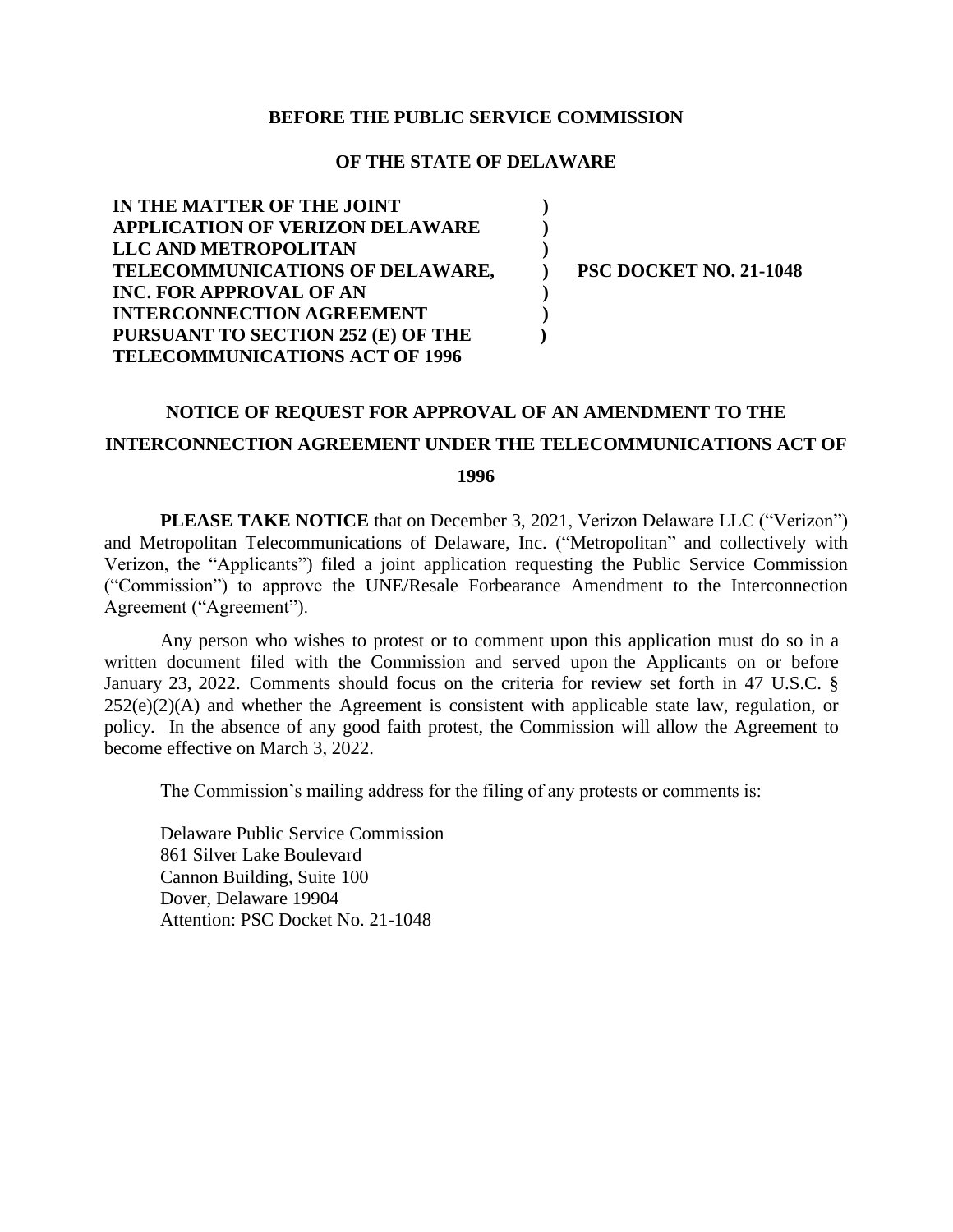The Applicants' mailing addresses are:

Verizon Delaware LLC 901 N. Tatnall Street, 2<sup>nd</sup> Floor Wilmington, DE 19801

### **Metropolitan Telecommunications Corp. of DE**

Andoni Economou Executive Vice President MetTel (212) 607-2004 [aeconomou@mettel.net](mailto:aeconomou@mettel.net) 55 Water St., Fl 32 New York, NY 10041

David Aronow President MetTel (212) 607-2003 [daro@mettel.net](mailto:daro@mettel.net) 55 Water St., Fl 32 New York, NY 10041

Copies of the application are available for public inspection at the Commission's Dover office at the address given above during the regular business hours of the Commission.

You are invited to review the Applicants' filed application and supporting documents by going to DelaFile (http://delafile.delaware.gov), the Commission's docketing and file management system, and by searching for Docket No. 21-1048. If you would like to review documents at the Commission's offices, please contact Donna Nickerson at (302) 736-7500 or by sending an email addressed to donna.nickerson@delaware.gov. You may also review copies of the Applicants' filed application and supporting documents at the office of the Division of the Public Advocate located at the Carvel State Office Building, 4<sup>th</sup> Floor, 820 North French Street, Wilmington, Delaware 19801 or 29 South State Street, Dover, DE 19901. Please call (302) 577-5077 (Wilmington) or (302) 241-2555 (Dover) to arrange for a time to review the documents at either of those locations.

If you wish to request copies of documents in this matter, please submit a Freedom of Information Act Request Form. The link to this form can be found on the Commission's website, [http://depsc.delaware.gov](http://depsc.delaware.gov/) or by visiting this web address: [https://delafile.delaware.gov/Complaints/FOIA.aspx.](https://delafile.delaware.gov/Complaints/FOIA.aspx) The Commission will respond to your request in accordance with the Delaware Freedom of Information Act, 29 Del. C. ch. 100.

If you have a disability and wish to participate or to review the materials in this matter, please contact the Commission to discuss any auxiliary aids or services you might need to help